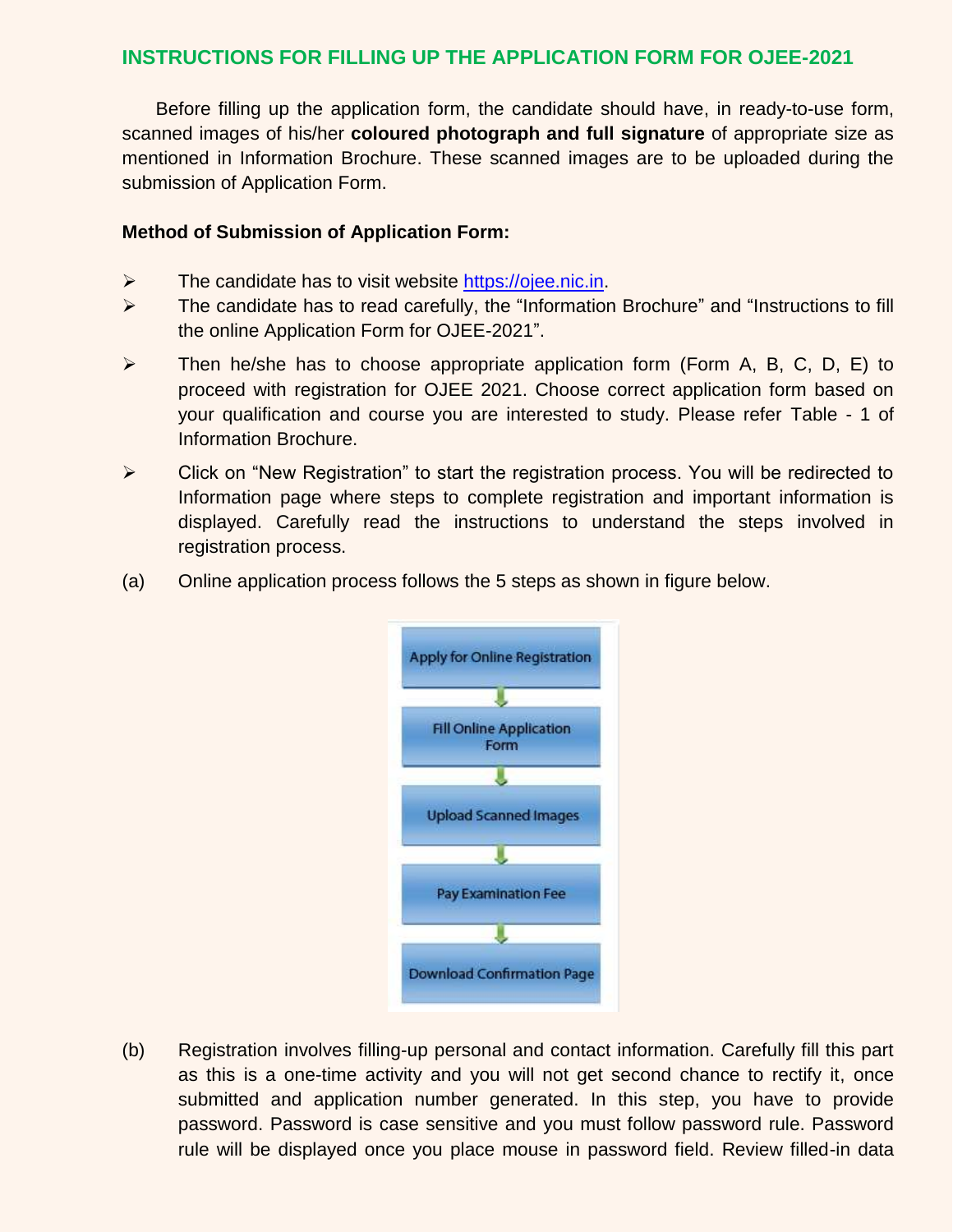before pressing "Final Submit".

- (c) Once registration is complete, you will be redirected to next step which is "Application Form". 12 digit Application number will be displayed on the screen. Note down the application number for all future requirements. In this page, status of application form is displayed. Click on "Complete Application Form" to proceed further.
- (d) Application form consists of three sections, those are (1) Personal section (2) Applying for (3) Educational Qualification. Fill each section carefully and provide accurate data.
- (e) Fill in the on-line application form and **note down** the registration number after submission. **Registration number is the user id for any future login to the OJEE website. Password should be created for future login.**
- (f) Once you have created your password and registration/ application number is generated, you can login as many times for further processes like filling of place of center of examination, educational qualifications, uploading images and fee payment. After filling the required data asked during online form fill-up, the candidate has to click the **Submit** button. At the bottom of the next page, two buttons "**Submit**" and "**Reset**" are given.
- (g) In the third step, **upload the scanned images of coloured photograph, full signature**. You have to verify and self-certify the images uploaded before submit.
- (h) After that, go to payment button and **pay the correct fees** required based on the form chosen by you.

## **For fee payment, registration number/application number is required.**

- (i) The application fee can be remitted in the following way: Make payment of fee through Debit/Credit Card (VISA / MASTER / Maestro cards/ net banking). The candidate has to follow the instructions and submit the fee through bank gateway (SBI / Billdesk / HDFC).
- (j) After successful submission of fee, the candidate can take print out of **Confirmation Page**.
- **Please note that the applicant's name, parents' name(s), and date of birth should exactly be the same as mentioned in the High School (10th class) examination certificate. Any deviations, whenever discovered, may lead to cancellation of the applicant's candidature.**
- **The candidate's application form must be complete in all aspects before on-line submission. Incomplete application will summarily be rejected without any notice.**
- **Options filled by the candidate in the application form cannot be changed at a later stage under any circumstances.**

| <b>ITEM - WISE INSTRUCTIONS FOR FILLING UP THE APPLICATION FORM</b> |                                                   |  |  |
|---------------------------------------------------------------------|---------------------------------------------------|--|--|
|                                                                     |                                                   |  |  |
| <b>Name of the Candidate</b>                                        | Candidate should enter his/her name, as given in  |  |  |
|                                                                     | High School Certificate of Board/University       |  |  |
| Date of Birth                                                       | Select the date, month and year correctly.        |  |  |
| <b>Gender</b>                                                       | Select Male or Female or Transgender              |  |  |
| <b>Father's Name</b>                                                | The candidate should enter his/her father's name. |  |  |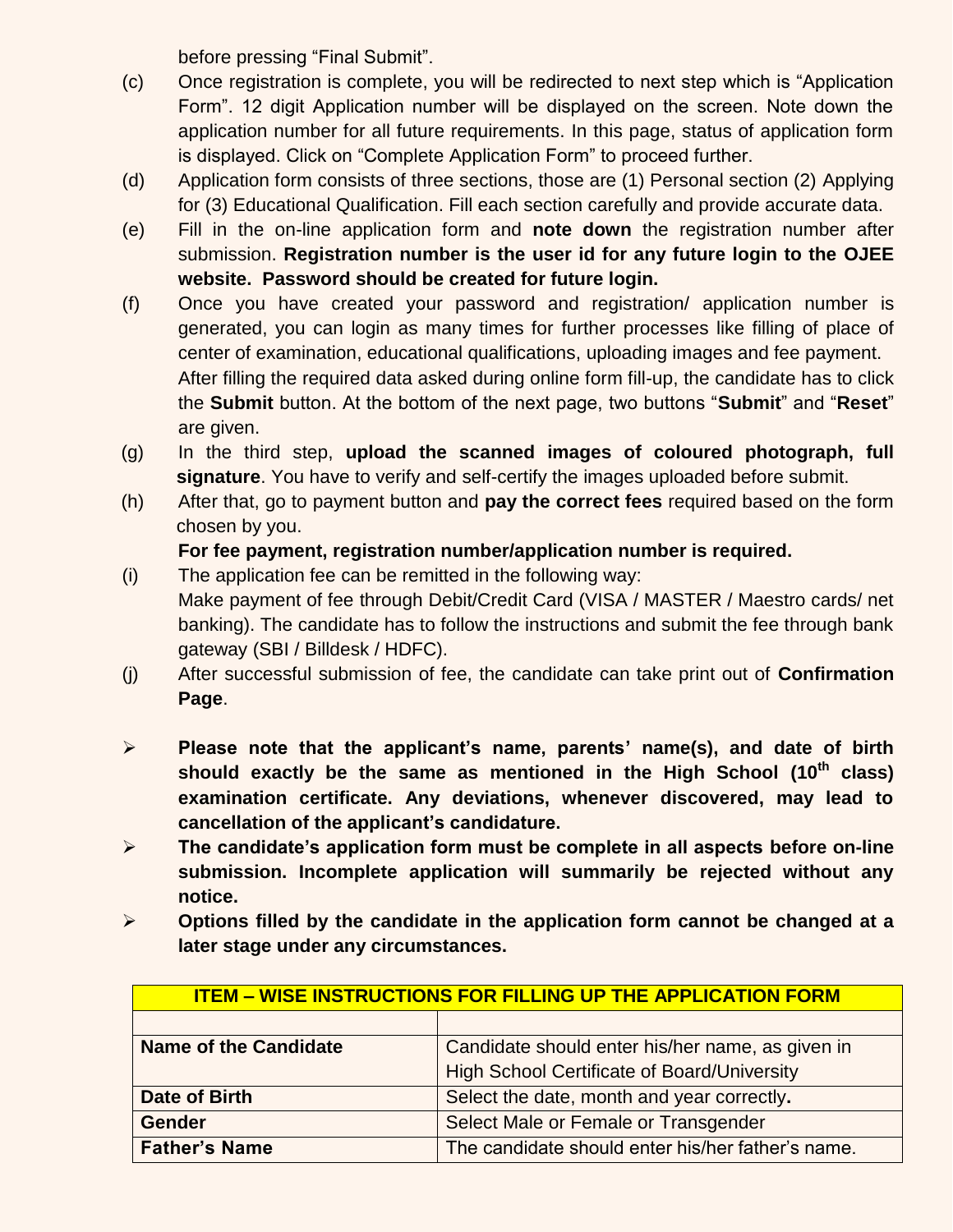| <b>Mother's Name</b>                         | The candidate should enter his/her mother's name.                 |  |  |
|----------------------------------------------|-------------------------------------------------------------------|--|--|
| <b>Nationality</b>                           | Indian                                                            |  |  |
| <b>Domicile</b>                              | Select among the options,                                         |  |  |
|                                              | 1. Odisha                                                         |  |  |
|                                              | 2.ZZ-Outside State                                                |  |  |
|                                              |                                                                   |  |  |
|                                              | <b>3.NRI-Non Resident Indian</b>                                  |  |  |
|                                              | (Refer section – 4 of Information Brochure for details)           |  |  |
| <b>Birth Category</b>                        | Select the correct one you belong to, General, SC or              |  |  |
|                                              | <b>ST</b>                                                         |  |  |
| <b>Sub category</b>                          | Select if you are Green card (GC), Ex - Serviceman                |  |  |
|                                              | (ES), or both or Not applicable                                   |  |  |
| <b>Person with Disability or</b>             | Yes / No                                                          |  |  |
| <b>Physically Challenged</b>                 |                                                                   |  |  |
| <b>Annual family Income</b>                  | Select if your parents' annual income is above or                 |  |  |
|                                              | below eight lakhs                                                 |  |  |
| <b>Details of Applied Course</b>             |                                                                   |  |  |
| <b>Applying for the Course</b>               | Select the correct course for which you are interested            |  |  |
|                                              | to apply and the correct Application Form for that (A,            |  |  |
|                                              | $B, C, D, E$ ).                                                   |  |  |
|                                              | You can select one choice from the drop-down menu.                |  |  |
| Question paper you want to                   | This is mainly required for candidates applying for M.            |  |  |
| appear in entrance test                      | Tech. course and depends on the question they want                |  |  |
|                                              | to appear for doing M. Tech. based on their B. Tech.              |  |  |
|                                              | degree. (Refer Table-7 and 8 of Information Brochure)             |  |  |
| <b>Choice of Examination center</b>          | Select your preferences $1st$ , $2nd$ and $3rd$ . (Refer Table-6  |  |  |
|                                              | of Information Brochure)                                          |  |  |
| 10 <sup>th</sup> or equivalent qualification | Candidate should enter 10 <sup>th</sup> grade examination details |  |  |
| details                                      | only.                                                             |  |  |
| <b>Qualifying examination passed</b>         | The candidate should enter the appropriate                        |  |  |
| or appeared                                  | qualifying examination, he / she has passed or is                 |  |  |
|                                              | appearing in 2021.                                                |  |  |
| Year of passing/appearing                    | <b>Mention</b><br>which<br>the<br>year<br>have<br>in<br>you       |  |  |
|                                              | passed/completed the course. For the candidates                   |  |  |
|                                              | who are appearing, it is 2021.                                    |  |  |
| <b>Course or Stream</b>                      | Qualifying examination                                            |  |  |
| <b>Board/University of Qualifying</b>        | $(i)$ 10+2/ Equivalent                                            |  |  |
| <b>Examination</b>                           | (ii) Diploma/Equivalent<br>approved<br>by<br>as                   |  |  |
|                                              | UGC/AICTE/SCTE&VT                                                 |  |  |
|                                              | Science/Bachelor<br>Degree/Equivalent<br>$(iii) +3$<br>as         |  |  |
|                                              | approved by UGC / AICTE.                                          |  |  |
|                                              | (iv) B. Tech/ B. Arch/ B. Pharm/ Equivalent as approved           |  |  |
|                                              | by UGC / AICTE.                                                   |  |  |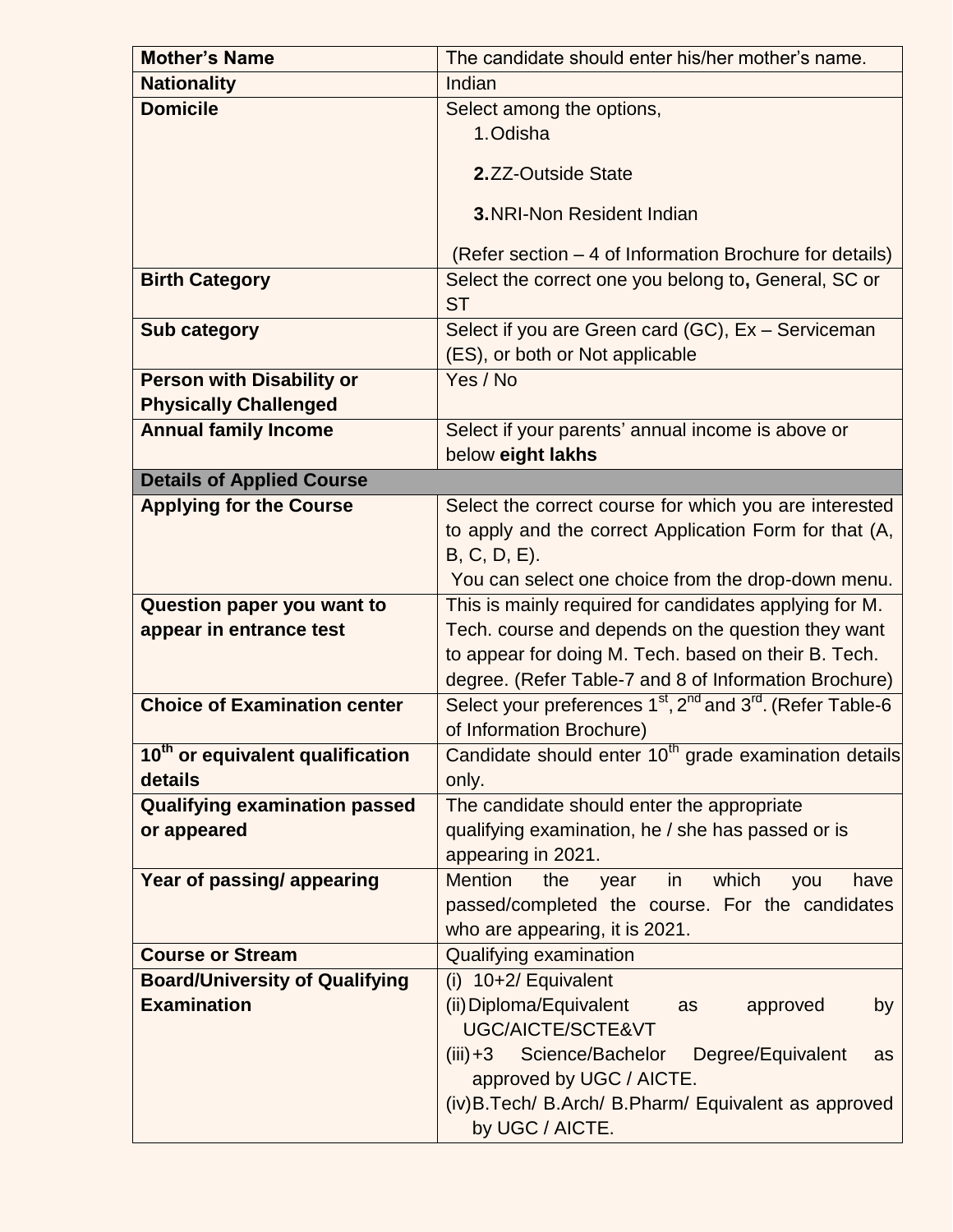| <b>Percentage of Marks in</b>       | In this box, the candidate has to fill in the actual                                                                                                                                                                                                                                                                                                                |  |
|-------------------------------------|---------------------------------------------------------------------------------------------------------------------------------------------------------------------------------------------------------------------------------------------------------------------------------------------------------------------------------------------------------------------|--|
| <b>Qualifying Examination</b>       | percentage of aggregate marks obtained in the<br>qualifying examination, if the results are available in<br>any other format, he/she has to convert and fill as in<br>percentage. The candidate should enter only the<br>integer part of the percentage of marks and ignore the<br>decimal point. For example, 76.15, 76.56 or 76.99<br>should be taken as 76 only. |  |
| Roll number in qualifying           | Write the Roll number in Qualifying examination.                                                                                                                                                                                                                                                                                                                    |  |
| examination                         |                                                                                                                                                                                                                                                                                                                                                                     |  |
| <b>Institute Name and Address</b>   | Write the Institute Name and Address                                                                                                                                                                                                                                                                                                                                |  |
| <b>Address for communication</b>    | Please write the complete and correct address<br>including PIN code in appropriate boxes.                                                                                                                                                                                                                                                                           |  |
| E-mail                              | The candidate must give his/her active e-mail address                                                                                                                                                                                                                                                                                                               |  |
|                                     | where all the correspondences can be made.                                                                                                                                                                                                                                                                                                                          |  |
| <b>Mobile phone Number (Without</b> | The candidate should mention his/her mobile number                                                                                                                                                                                                                                                                                                                  |  |
| $0 & +91$                           | in the space provided, on which he/she can be                                                                                                                                                                                                                                                                                                                       |  |
|                                     | contacted or a message can be sent to him/her. One-                                                                                                                                                                                                                                                                                                                 |  |
|                                     | time password (OTP) will be sent as and when                                                                                                                                                                                                                                                                                                                        |  |
|                                     | required in this given number.                                                                                                                                                                                                                                                                                                                                      |  |

## **Photograph**

**Photograph** The photograph should be without cap or goggles. Spectacles are allowed. Polaroid photos are not acceptable. Candidates with unclear photograph are liable to be rejected.

Applications not complying with these instructions or with unclear photographs are liable to be rejected. Candidates may please note that if it is found that photograph uploaded is fabricated i.e. de-shaped or seems to be hand-made or computer made, the form of the candidate will be rejected and the same would be considered as using unfair practices and the candidate would accordingly be dealt with under the rules of unfair means.

It is expected that the candidate will have the same appearance at the time of examination and counselling as in the UPLOADED photograph. The photographs must be taken on or after 01.01.2020 indicating clearly the name of candidate as shown below.



**Dattatreya Das**